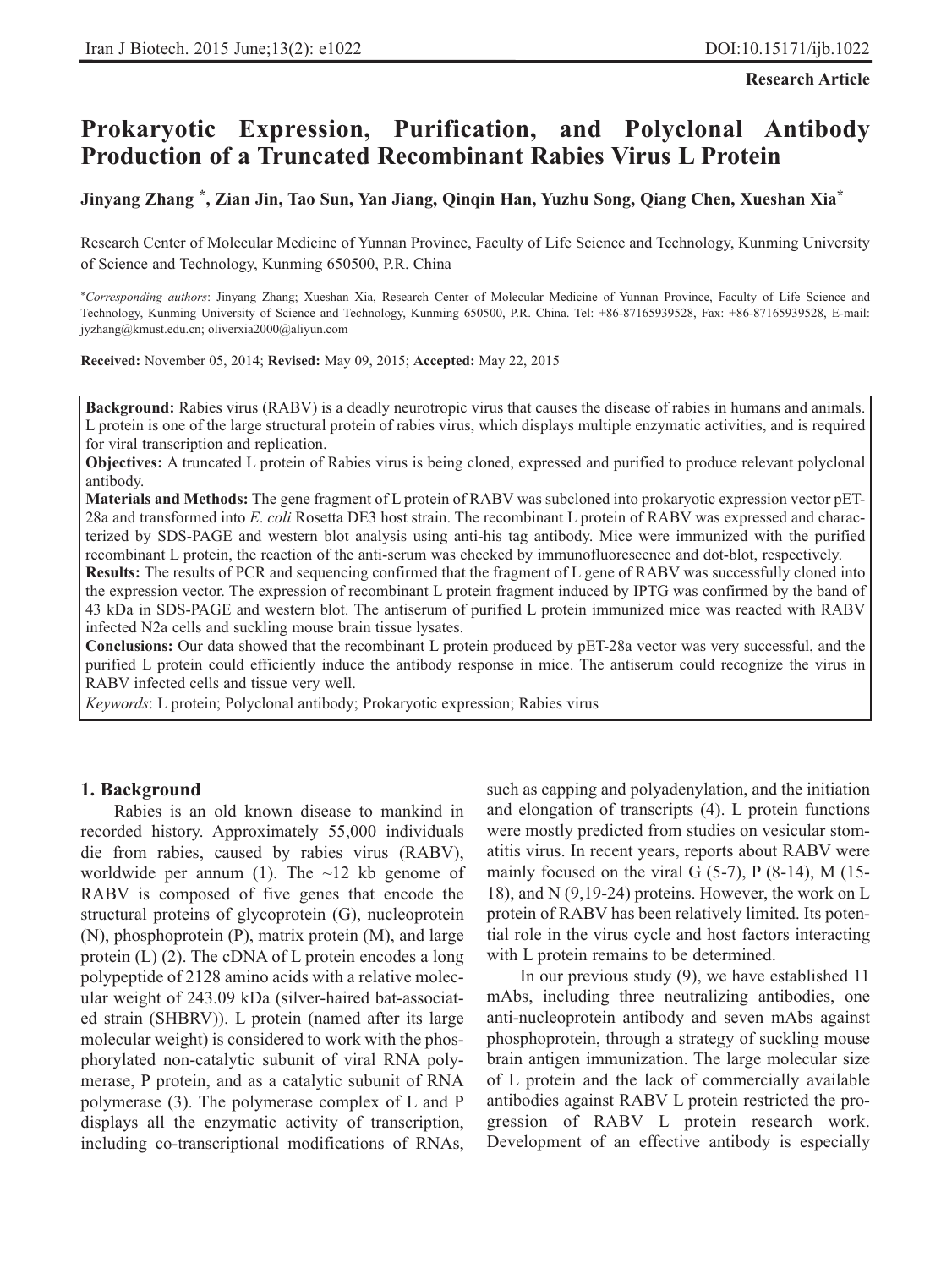useful for investigating the function of viral proteins and their interaction with host factors.

# **2. Objectives**

L protein plays a key role in the process of RABV infection. The aim of the present study was to clone and express the fragment of L protein of RABV and develop the polyclonal antibody against L protein, in order to provide investigation tools for RABV in the future.

# **3. Materials and Methods**

## *3.1. Bacterial Strains, Cells, Viruses, Vectors and other Reagents*

Top 10 and Rosetta (DE3) *Escherichia coli* strains and pET-28a vector were preserved at our laboratory. RABV HEP-Flury strain was propagated in mouse neuroblastoma N2a cells. The T4 DNA ligase, pMD19-T simple vector, Taq DNA polymerase, restriction enzymes (*BamH* I and *Sal* I), DNA molecular mass markers and PCR product purification kit were purchased from TaKaRa (Dalian, China). PCR product purification kit was purchased from Tiangen Company (Beijing, China). TRIzol reagent was purchased from Invitrogen (CarlsbAd, CA, USA). RevertAid first strand cDNA synthesis kit was product of Thermo Fisher Scientific (Rockford, IL, USA). Ni-NTA agarose bead and Freund's complete adjuvant were purchased from Qiagen (Hilden, Germany) and Sigma-Aldrich (St. Louis, MO), respectively.

# *3.2. Cloning of L Gene Fragment and Construction of pET28a L (1429-1757) Protein Expression Plasmid*

The flury strain of rabies virus L amino acid sequence was downloaded and blasted against NCBI database (http://www.ncbi.nlm.nih.gov/). The sequence was aligned with the L sequence of CVS and ERA strain, common laboratory strains. A part of DNA sequence encoding the L protein, 1429-1757, was picked as suggested by IEDB to be the immunogenic epitope (25).

The *L* gene fragment of RABV was amplified from virus infected neuroblastoma N2a cells by PCR as described by Zhang *et al*. (20). Mouse neuroblastoma N2a cells infected with RABV for 48 h, and the cells were washed with phosphate buffered saline (PBS) two times, and lysed in Trizol. RNA was extracted and reverse transcribed to cDNA with a RevertAid first strand cDNA synthesis kit. cDNA synthesis was performed with 1 μg RNA from N2a cells using oligo(dT) primers. The specific primers for *L* gene fragment 1429-1757 were: forward primer 5′- GCGGATCCTCGATTTGCTTCTTGACA-3′ and reverse primer 5′-GCGTCGACGATATCATCTCCTCCACTCA-3′ (*Bam*H I and *Sal* I restriction sites are underlined). The His-tag was embedded on pET-28a, and expressed as a fusion protein. For pET-28a vector, all constructs were verified by DNA sequencing.

## *3.3. Expression of the RABV L Protein*

*E. coli* Rosetta was transformed by Recombinant L (1429-1757) protein expression plasmid pET28a-L. A single clone with pET28a-L (1429-1757) was incubated for 20 h in 500 ul LB. The grown bacterial cells were used as seed to inoculate 50 ml LB at 37ºC. At  $OD<sub>600</sub> = 0.6$ , isopropyl-β-D-thiogalactopyranoside (IPTG) was added to a final concentration of 1 mM for the induction of recombinant L protein expression and bacterial culture was allowed to grow at 37ºC for 4 h. The bacterial suspension was centrifuged at  $10,000 \times g$ for 30 s and the cell pellet was analyzed on 12% SDS-PAGE. The expressed protein was purified using Ni-NTA agarose bead according to the manufacturer's instructions. The quality of purified recombinant L protein was determined by coomassie-stained SDS-PAGE as well as immunoblotting with anti-His tag monoclonal antibody.

## *3.4. Production of Polyclonal Antibodies Against Recombinant L (1429-1757) Protein*

Mice (three 6-to 8-week-old female BALB/c) were immunized with purified recombinant RABV L (1429- 1757) protein mixed with equal volume of Freund's complete adjuvant for the first immunization, and with Freund's incomplete adjuvant for the following two booster immunizations. Each immunization comprised 20-50 μg (per mouse) recombinant RABV L (1429- 1757) protein. Sera were collected 14 days after every injection of L protein. The study protocol for the experimental use of the animals was reviewed and approved by the Scientific and Ethics Committee of Kunming University of Science and Technology (P.R. China).

## *3.5. Immunofluorescence*

At 48 h post infection, infected mouse neuroblastoma N2a cells grown on 96-well plate were fixed with ice-cold acetone-methanol (1/1) for 20 min at -20ºC and allowed to be air dried. Primary (mouse anti-L serum, 1:500) and secondary (FITC conjugated goat antimouse IgG, 1:200) antibody incubations were carried out by dilution in phosphate-buffered saline containing  $0.05\%$  (v/v) tween-20 (PBST) and 5% (w/v) skimmed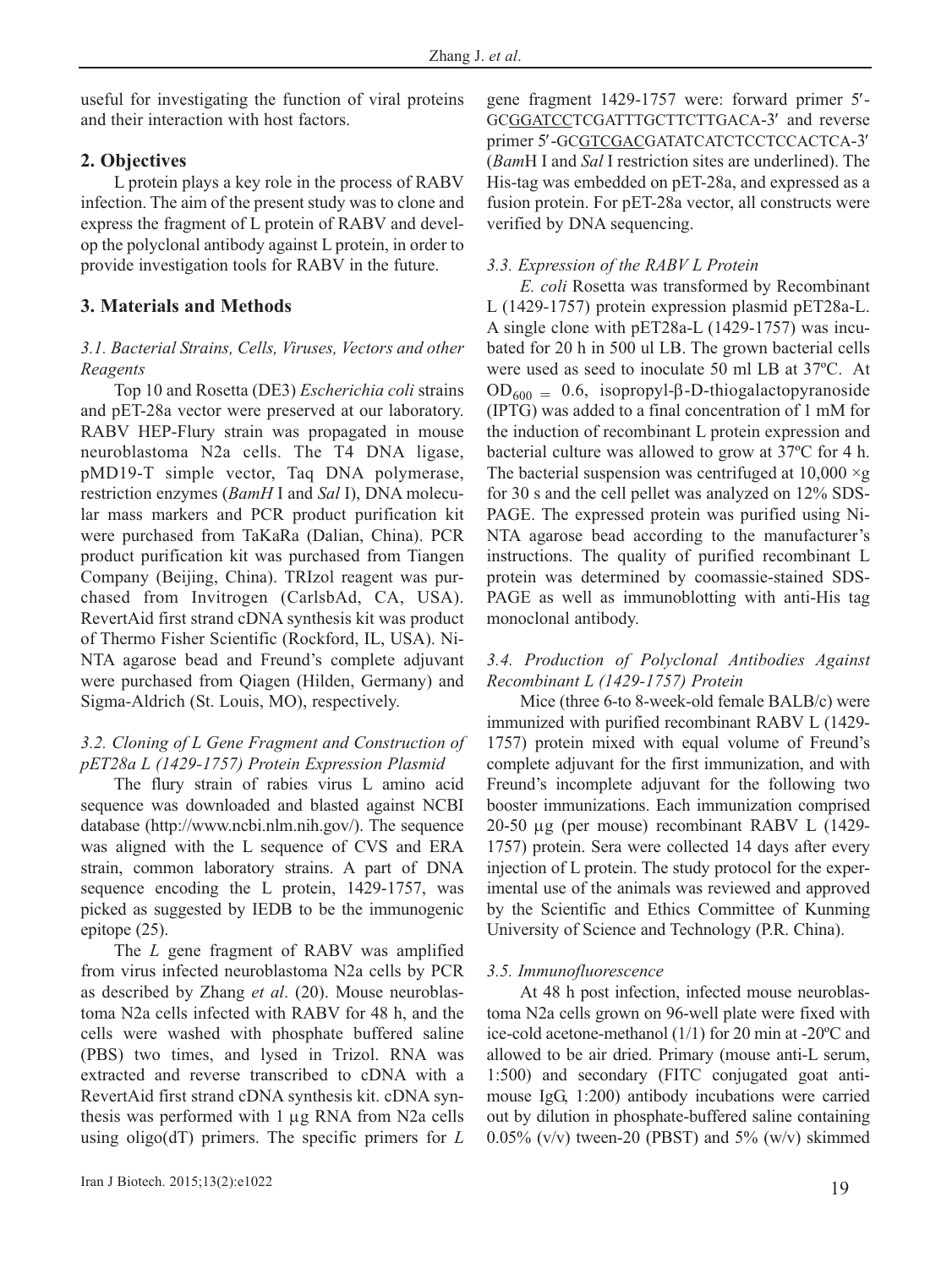milk for 2 h and 1 h at room temperature, respectively. Microscopy was performed with an inverted fluorescence microscope DM IL (Leica, Germany).

#### *3.6. Dot-Blot Assay*

Dot-blot was performed as described previously (9), with minor modifications. Briefly,  $7.5 \mu L$  supernatant of RABV and mock-infected suckling mouse brain tissue lysates in 8 M urea were dotted onto the nitrocellulose membrane. After being air dried, sampleblotted membranes were blocked with  $5\%$  (w/v) skimmed milk, and incubated with polyclonal antibody against L protein of RABV, and the goat anti-mouse IgG (H+L)-HRP (KPL, 1:500) . The color reaction was conducted in the presence of tetramethylbenzidine.

## **4. Results**

#### *4.1. RABV L Cloning*

Sequence comparison of the L fragment 1429-1757 of RABV L of Flury strain with CVS, ERA and other isolates of rabies showed at least 99% and 96%, respectively. Bepipred Linear Epitope Prediction showed that rabies virus L fragment 1429-1757 had a large number of B-cell epitopes (Figure 1). The cDNA sequence that encodes for amino acid sequence region of 1429-1757 in *RABV L* was PCR amplified (987 bp) from infected N2a cells. The purified products of the amplified target *L* gene fragment and pET-28a vector were double digested by *Bam*H I and *Sal* I. The restricted vector and gene fragment were ligated by T4 DNA ligase. The ligated fragment was transformed into *E*. *coli* Top10 strain



**Figure 1.** Antigenicity Prediction of Rabies Virus L (1429- 1757) gene Fragment from amino acid sequence. The immune epitope database (IEDB) was used to characterize B-cell epitopes of RABV L (1429-1757) Fragment. Bepipred Linear Epitope Prediction (yellow part) showed that rabies virus L fragment 1429-1757 had a large number of B-cell epitopes



**Figure 2.** SDS-PAGE analysis of RABV L (1429-1757) expressed in *E. coli.* Lane 1, protein marker; Lane 2, uninduced; Lane 3, 4 h post induction

and the positive clone was proved by both bacterial liquid PCR and DNA sequencing.

#### *4.2. Expression and Purification of Recombinant L (1429-1757) Fragment*

The expression of L protein in Rosetta strain of *E.coli*, induced by IPTG, was detected (45 kDa) and



**Figure 3.** SDS-PAGE and Western blot analysis of the purified recombinant L (1429-1757) protein. (A) Purified protein L (1429-1757). MW, Size marker; Lane 1, purified L protein. (B) Reactivity of recombinant L with anti-His antibody. MW, Size marker; Lane 1, purified L protein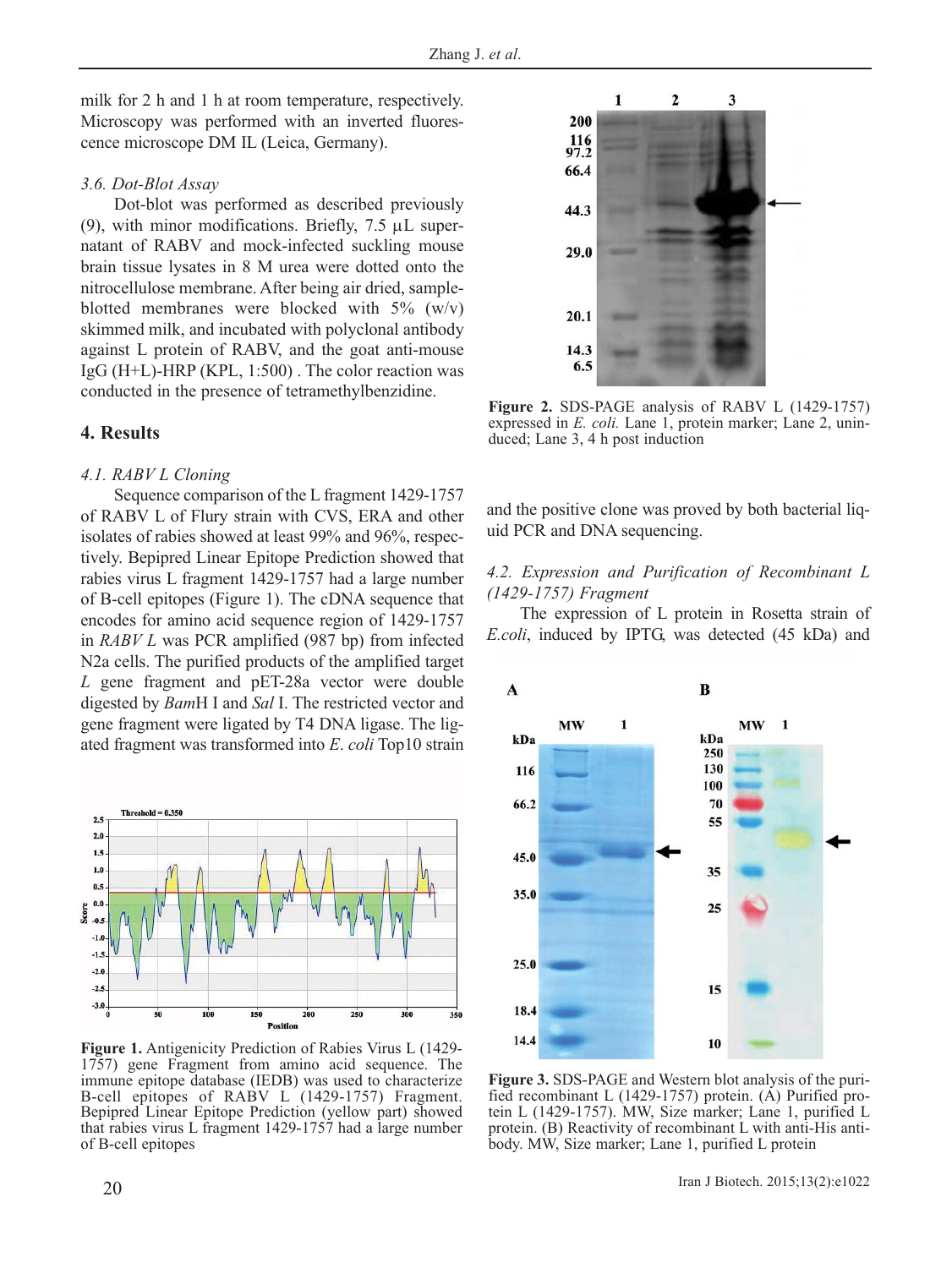compared with the control bacteria by SDS-PAGE (Figure 2).

The recombinant L protein was extracted from the *E*. *coli* Rosetta cells by sonication. The lysed inclusion body of L protein was purified on Ni-NTA agarose column (Figure 3A). In Western blots, the recombinant L (1429-1757) protein reacted specifically with the antibody against His tag (Figure 3B), and the band corresponded with the band on SDS-PAGE.

#### *4.3. Antisera Titer Against Recombinant L Protein*

After three immunizations, mice antiserum was collected. ELISA demonstrated that the anti-L polyclonal antibody reacted well with the purified L protein. The OD values of different dilutions, collected at different times were shown in (Figure 4). After the 3rd immunization, the titer values were over 0.4 at 1: 16000 dilutions in indirect ELISA. The titer of the antiserum after the 3rd



**Figure 4.** Antiserum titration by ELISA

injection, reached 1: 128000 (Figure 5).

*4.4. Reactivity of Anti-L (1429-1757) Polyclonal Antibodies with RABV Infected N2a Cells and Mouse Brain Tissue Lysates*

The reactivity of the anti-L (1429-1757) polyclonal antibody with the native L protein was checked; anti-L (1429-1757) antibody was applied in infected and mock-infected cells of RABV HEP-Flury strain. The polyclonal anti-L (1429-1757) antibody recognized native L protein in RABV-infected N2a cells (Figure 6), with no specific fluorescence in control cells. In dot-blot assay, polyclonal antibody against L protein of RABV strongly reacted with RABV infected suckling mouse brain tissue protein (Figure 7), and only relatively weak reaction was noted with the protein of mock infected mouse brain lysates.

#### **5. Discussion**

RABV L protein fragment (1429-1757) was successfully incorporated into the prokaryotic vector pET-28a to produce the recombinant L protein, followed by



**Figure 6.** Reactivity of anti-L serum with RABV infected neuroblastoma N2a cells. A: RABV infected neuroblastoma N2a cells at 48 h post infection. B: Mock-infected neuroblastoma N2a cells at 48 h post infection



**Figure 5.** The process of antibody production in mouse antiserum



**Figure 7.** Reactivity of anti-L serum with RABV infected suckling mouse brain tissue. A: RABV infected suckling mouse brain tissue supernatant. B: Mock-infected suckling mouse brain tissue supernatant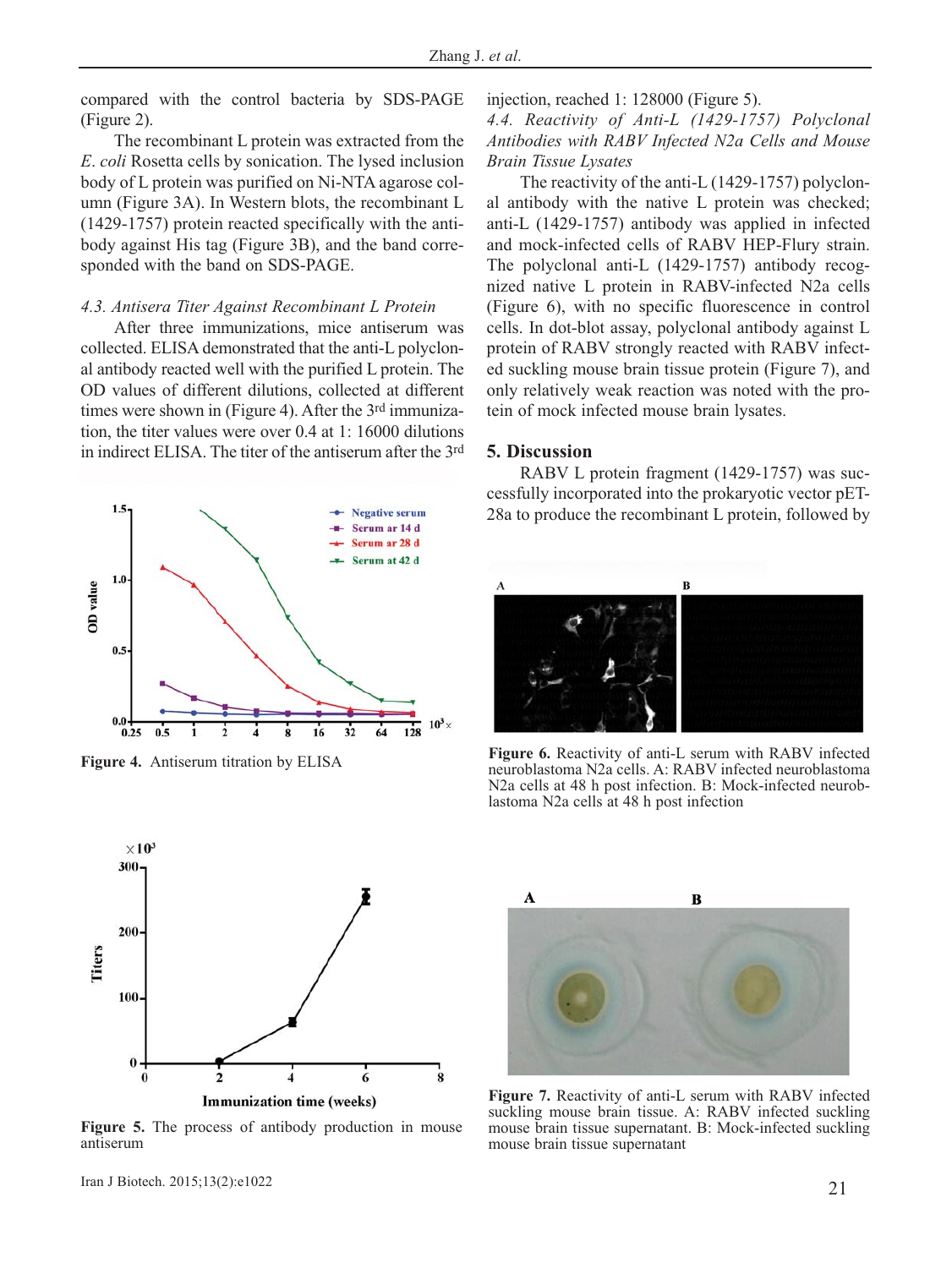the production of its polyclonal antibody. It has been previously accepted that the L protein is the largest protein of RABV, and has multifunctional activities including catalytic activities involved in genomic RNA synthesis, viral transcription and phosphorylation of viral phosphoprotein (3). A reverse genetics approach has been applied to make intracellular reconstitution of the transcriptionally active RABV ribonucleoprotein particles from plasmid encoded proteins that addressed the role of conserved L protein sequences of RABV involved in RNA polymerase activity (26). Due to its large protein size, it would be very hard to express such a big protein in prokaryotic or eukaryotic system, which restricted the development of its antibody and research progress of L protein. By far amongst rabies virus proteins, G protein (27-31), nucleoprotein (32-33), M protein (34) and phosphoprotein (35) have been successfully expressed in varieties of hosts and most often led to production of an antibody. However and until now, no commercial antibody for RABV L protein was developed to be introduced to the market. Previously, we have developed a series of monoclonal antibodies against structural proteins of rabies virus through the immunization of rabies suckling mouse brain antigen, including nucleoprotein, phosphoprotein and neutralizing antibodies (9). However, we have never obtained any monoclonal antibodies against L protein of rabies virus, most likely because L protein is a nonstructural protein and its expression level was too low to induce sufficient antibody response. Or it's caused by the uncertainty in the process of screening and subcloning of mAb cell lines, which made we lose the chance to get an anti-L hybridoma cell line (9).

The functions and characteristics of the large polymerase protein (L) of RABV are mainly predicted from the prototypic rhabdovirus, vesicular stomatitis virus, and therefore a thorough functional analysis of this protein seems inevitable. In order to solve some unanswered questions about the function of L protein, we took one of the first steps towards its characterization by developing a specific antibody.

Some *in silico* analysis was performed to identify the conserved sequence (1429-1757) of L protein, and the distribution of linear B cell epitopes (data not shown). Accordingly, protein L fragment of 1429-1757 was considered as a proper immunogenic region for antibody production. Attempt towards its expression in BL21 (DE3) was failed, but Rosetta (DE3) could produce the recombinant L protein. This demonstrated that the codon usage bias of L protein might resulted in the failure of L protein expression in *E*. *coli* BL21, and switching of expression systems to Rosetta (DE3) corrected for the codon bias.

Although the polyclonal antibody against the L protein of RABV could recognize the RABV infected suckling mouse brain tissue lysates very well, the mock infected mouse brain tissue showed some color reactions as well. This cross-reactivity might be due to the lower specificity of polyclonal in comparison to monoclonal antibody (36) or as a result of the complexity of mouse brain tissue. Having said this, the intensity of RABV infected mouse brain samples demonstrated to be stronger than the mock-infected samples. It showed that the polyclonal antibody reacted with the L protein of RABV infected mouse brain. In summary, RABV L protein fragment (1429-1757) was cloned and expressed in *E. coli* Rosetta strain. The recombinant protein of L was purified by Ni-NTA agarose column and characterized using anti-His antibody in RABV infected mouse neuroblastoma N2a cells. These purified recombinant L protein and polyclonal antibody are potentially useful tools for the virus diagnostics and novel therapeutic target identification, and would be helpful to further characterize the RNA polymerase of RABV.

## **Acknowledgements**

We thank Ms. Fangyuan Hu for technical assistance on protein purification.

## **Funding/Support**

This work was supported by the Applied Basic Research Projects of Yunnan Province (2013FB012), Found for Fostering Talents of Kunming University of Science and Technology (KKSY201326085), Scientific Research Fund of Yunnan Provincial Education Department (2015Y062) and Construction of Science and Technology Innovation Platform of Yunnan Province (2012DA002).

#### **References**

- 1. World Health Organization W: Rabies. Fact sheet no 99 Updated July 2013 World Health Organization, Geneva, Switzerland 2013.
- 2. Finke S, Conzelmann KK. Replication strategies of rabies virus. *Virus Res*. 2005;**111**:120-131. DOI: 10.1016/j.virusres.2005.04.004
- 3. Morimoto K, Akamine T, Takamatsu F, Kawai A. Studies on rabies virus rna polymerase: 1. cDNA cloning of the catalytic subunit (L protein) of avirulent hep-flury strain and its expression in animal cells. *Microbiol Immunol*. 1998;**42**:485-496. DOI: 10.1111/j.1348-0421.1998.tb02314.x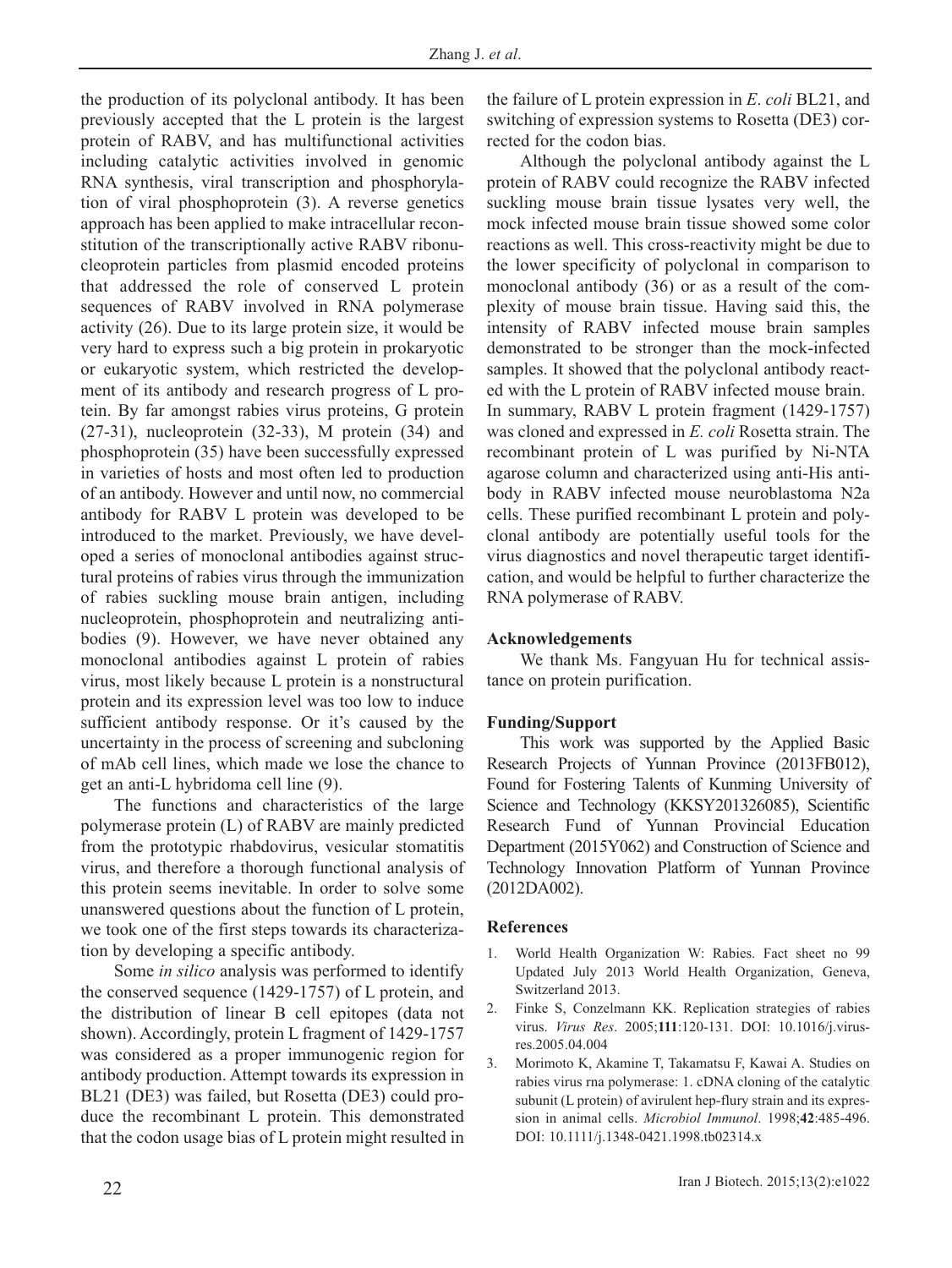- 4. Banerjee AK. Transcription and replication of rhabdoviruses*. Microbiol Rev.* 1987;**51**:66-87.
- 5. Kieny MP, Lathe R, Drillien R, Spehner D, Skory S, Schmitt D, Wiktor T, Koprowski H, Lecocq JP: Expression of rabies virus glycoprotein from a recombinant vaccinia virus. *Nature* 1984;**312**:163-166. DOI: 10.1038/312163a0
- 6. McGarvey PB, Hammond J, Dienelt MM, Hooper DC, Fu ZF, Dietzschold B, Koprowski H, Michaels FH: Expression of the rabies virus glycoprotein in transgenic tomatoes*. Bio/technology* 1995;**13**:1484-1487. DOI: 10.1038/nbt1295-1484
- 7. Yamada K, Noguchi K, Nonaka D, Morita M, Yasuda A, Kawazato H, Nishizono A: Addition of a single n-glycan to street rabies virus glycoprotein enhances virus production*. J Gen Virol* 2013;**94**:270-275. DOI: 10.1099/vir.0.047852-0
- 8. Lieu KG, Brice A, Wiltzer L, Hirst B, Jans DA, Blondel D, Moseley GW: The rabies virus interferon antagonist p protein interacts with activated stat3 and inhibits gp130 receptor signaling*. J Virol*. 2013;**87**:8261-8265. DOI: 10.1128/JVI.00989-13
- 9. Zhang J, Ruan X, Zan J, Zheng X, Yan Y, Liao M, Zhou J: Efficient generation of monoclonal antibodies against major structural proteins of rabies virus with suckling mouse brain antigen. *Monoclon Antib Immunodiagn Immunother* 2014;**33**:94-100. DOI: 10.1089/mab.2013.0087
- 10. Ivanov I, Crepin T, Jamin M, Ruigrok RW: Structure of the dimerization domain of the rabies virus phosphoprotein*. J Virol*. 2010;**84**:3707-3710. DOI: 10.1128/JVI.02557-09?
- 11. Ito N, Moseley GW, Blondel D, Shimizu K, Rowe CL, Ito Y, Masatani T, Nakagawa K, Jans DA, Sugiyama M. Role of interferon antagonist activity of rabies virus phosphoprotein in viral pathogenicity. *J Virol*. 2010;**84**:6699-6710. DOI: 10.1128/JVI.00011-10
- 12. Yamaoka S, Ito N, Ohka S, Kaneda S, Nakamura H, Agari T, Masatani T, Nakagawa K, Okada K, Okadera K, Mitake H, Fujii T, Sugiyama M: Involvement of the rabies virus phosphoprotein gene in neuroinvasiveness. *J Virol*. 2013;**87**:12327-12338. DOI: 10.1128/JVI.02132-13?
- 13. Nadin-Davis SA, Fehlner-Gardiner C, Sheen M, Wandeler AI.Characterization of a panel of anti-phosphoprotein monoclonal antibodies generated against the raccoon strain of rabies virus*. Virus Res*. 2010;**152**:126-136. DOI: 10.1016/j.virusres.2010.06.014
- 14. Oksayan S, Wiltzer L, Rowe CL, Blondel D, Jans DA, Moseley GW. A novel nuclear trafficking module regulates the nucleocytoplasmic localization of the rabies virus interferon antagonist, p protein. *J Biol Chem* 2012;**287**:28112-28121. DOI: 10.1074/jbc.M112.374694
- 15. Ito N, Mita T, Shimizu K, Ito Y, Masatani T, Nakagawa K, Yamaoka S, Abe M, Okadera K, Minamoto N, Sugiyama M. Amino acid substitution at position 95 in rabies virus matrix protein affects viral pathogenicity. *J Vet Med Sci*. 2011;**73**:1363-1366. DOI: doi.org/10.1292/jvms.11-0151
- 16. Finke S, Mueller-Waldeck R, Conzelmann KK. Rabies virus matrix protein regulates the balance of virus transcription and replication*. J Gen Virol*. 2003;**84**:1613-1621. DOI: 10.1099/ vir.0.19128-0
- 17. Finke S, Conzelmann KK. Dissociation of rabies virus matrix protein functions in regulation of viral rna synthesis and virus

23 Iran J Biotech. 2015;13(2):e1022

assembly. *J Virol*. 2003;**77**:12074-12082. DOI: 10.1128/JVI. 77.22.12074-12082.2003

- 18. Komarova AV, Real E, Borman AM, Brocard M, England P, Tordo N, Hershey JW, Kean KM, Jacob Y. Rabies virus matrix protein interplay with eif3, new insights into rabies virus pathogenesis. *Nucleic Acids Res*. 2007;**35**:1522-1532. DOI: 10.1093/nar/gkl1127
- 19. Lahaye X, Vidy A, Fouquet B, Blondel D. Hsp70 protein positively regulates rabies virus infection. *J Virol*. 2012;**86**:4743- 4751. DOI: 10.1128/JVI.06501-11
- 20. Zhang J, Wu X, Zan J, Wu Y, Ye C, Ruan X, Zhou J. Cellular chaperonin cctgamma contributes to rabies virus replication during infection. *J Virol*. 2013;**87**:7608-7621. DOI: 10.1128/ JVI.03186-12
- 21. Zhang J, Ye C, Ruan X, Zan J, Xu Y, Liao M, Zhou J. The chaperonin cctalpha is required for efficient transcription and replication of rabies virus. *Microbiol Immunol*. 2014;**58**:590- 599. DOI: 10.1111/1348-0421.12186
- 22. Masatani T, Ito N, Ito Y, Nakagawa K, Abe M, Yamaoka S, Okadera K, Sugiyama M. Importance of rabies virus nucleoprotein in viral evasion of interferon response in the brain. *Microbiol Immunol*. 2013;**57**:511-517. DOI: 10.1111/1348- 0421.12058
- 23. Masatani T, Ito N, Shimizu K, Ito Y, Nakagawa K, Sawaki Y, Koyama H, Sugiyama M. Rabies virus nucleoprotein functions to evade activation of the rig-i-mediated antiviral response. *J Virol*. 2010;**84**:4002-4012. DOI: 10.1128/JVI.02 220-09
- 24. Jiang Y, Luo Y, Michel F, Hogan RJ, He Y, Fu ZF. Characterization of conformation-specific monoclonal antibodies against rabies virus nucleoprotein. *Arch Virol* 2010;**155**:1187-1192. DOI: 10.1007/s00705-010-0709-x
- 25. Zhang J, Li Z, Han Q, Song Y, Chen Q, Xia X. Prediction of antigenic epitopes of phosphoprotein of rabies virus and its eukaryotic expression. *J Kunming Uni Sci Tech*. 2014;**39**:82- 88.
- 26. Schnell MJ, Conzelmann KK. Polymerase activity of in vitro mutated rabies virus l protein. *Virology* 1995;**214**:522-530. DOI: 10.1006/viro.1995.0063
- 27. Burger SR, Remaley AT, Danley JM, Moore J, Muschel RJ, Wunner WH, Spitalnik SL. Stable expression of rabies virus glycoprotein in chinese hamster ovary cells. *J Gen Virol*. 1991;**72**(Pt 2):359-367. DOI: 10.1099/0022-1317-72-2-359
- 28. Singh A, Yadav D, Rai KM, Srivastava M, Verma PC, Singh PK, Tuli R. Enhanced expression of rabies virus surface gprotein in *Escherichia coli* using SUMO fusion. *Protein J*. 2012;**31**:68-74. DOI: 10.1007/s10930-011-9373-6
- 29. Rojas-Anaya E, Loza-Rubio E, Olivera-Flores MT, Gomez-Lim M.Expression of rabies virus g protein in carrots (*Daucus carota*). *Transgenic Res*. 2009;**18**:911-919. DOI: 10.1007/s 11248-009-9278-8
- 30. Yokomizo AY, Jorge SA, Astray RM, Fernandes I, Ribeiro OG, Horton DS, Tonso A, Tordo N, Pereira CA.Rabies virus glycoprotein expression in *Drosophila* S<sub>2</sub> cells. I. Functional recombinant protein in stable co-transfected cell line. *Biotechnol J*. 2007;**2**:102-109. DOI: 10.1002/biot.200600211
- 31. Wu QF, Yu FL, Xu JF, Li Y, Chen HC, Xiao SB, Fu ZF, Fang LR. Rabies-virus-glycoprotein-pseudotyped recombinant Baculovirus vaccine confers complete protection against